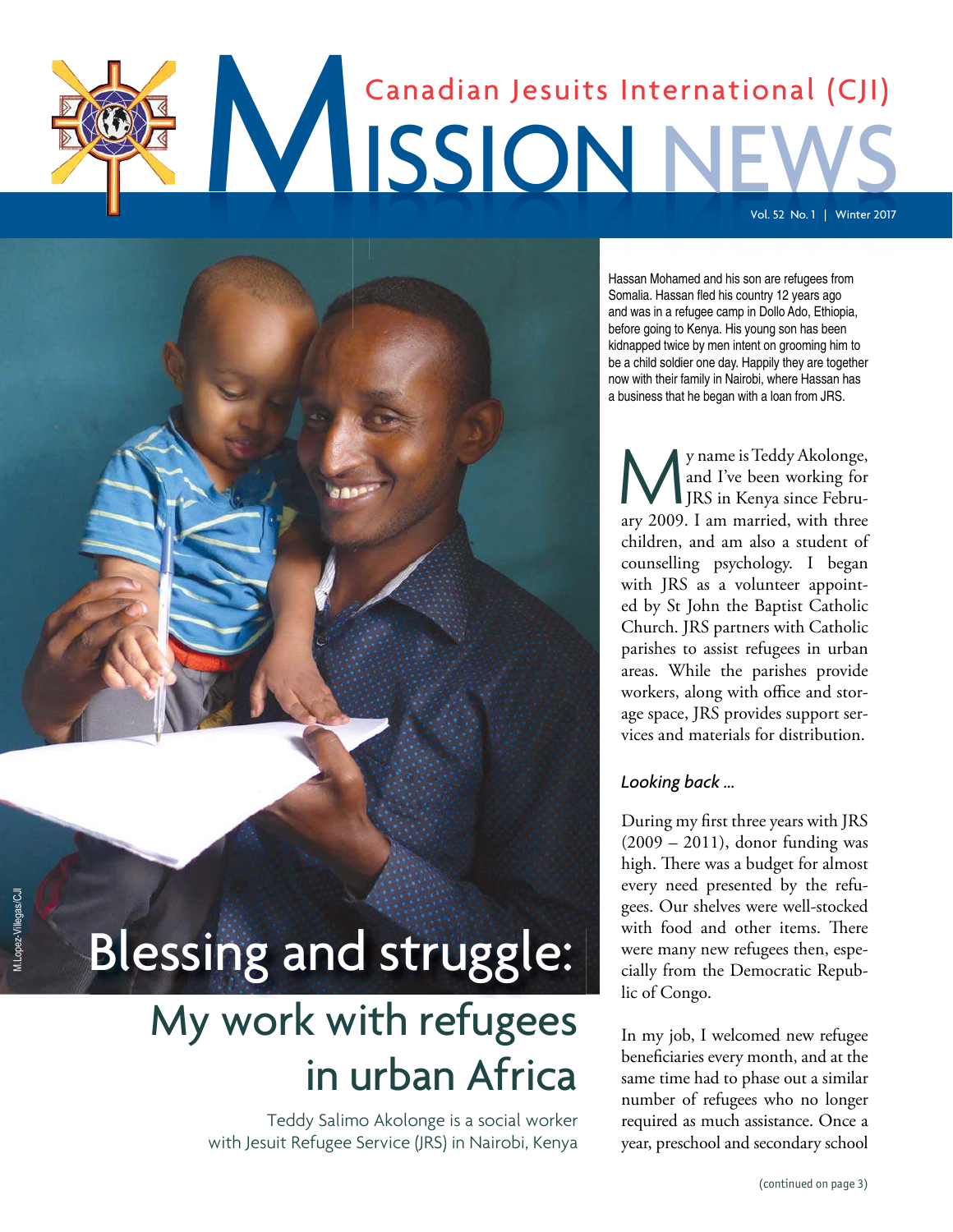### **The vision & mission of CJI**

The vision of Canadian Jesuits International is a world of peace, justice and integrity of creation, transformed through active commitment and finding God in all things.

The mission of CJI is to love and to serve by working with people struggling for social justice and dignity in the world. Together with Jesuit and other partners, CJI responds in solidarity, through awareness-raising and advocacy in Canada and supporting partnerships in the Global South.

To learn more about Canadian Jesuits International or to make a donation, please contact us at:

> 70 Saint Mary Street Toronto, ON M5S 1J3

Tel: 416.465.1824 Toll Free (within Canada & USA) 1.800.448.2148

canadianjesuitsinternational.ca

facebook.com/canadianjesuitsinternational

instagram.com/canadianjesuitsinternational

twitter.com/weareCJI

E-mail: cji@jesuits.ca

Madeline Lunney *Director*

Craig Hincks *Editor*

Stefano Maero *Design*



### **A word from Madeline Lunney,** *CJI Director*

The theme of this issue of *Mission News* is "Looking forward, looking back." It features the reflections of some of our partners in the Global South who have years of experience and dedicated service. It also features a r he theme of this issue of *Mission News* is "Looking forward, looking back." It features the reflections of some of our partners in the Global South who have years of experience and dedicated service. It also fea-36th General Congregation and what this means for CJI. And not least of all, it includes an insightful interview with Director Jenny Cafiso. CJI welcomes Jenny back from her six-month sabbatical in the new year.

The pace of change in our world has greatly accelerated since 1946, when CJI was founded as the Mission Office of the Jesuits in English Canada. We've been constant in our efforts "to love and serve by working with people struggling for justice around the world." But threats to peace, justice and the integrity of creation persist. Globalization has brought increased inequality. Climate change threatens our natural world and the quality of life in communities across the globe.

And yet much has been accomplished. Organizations working in international development are more aware of the complexity of addressing problems in different parts of the world and the need to work with local people. People participating in the projects we support are increasingly empowered to define and implement their own solutions. With the generosity of donors from across Canada, we've helped to increase access to education and viable livelihoods, and to improve health and environmental stewardship.

Positive social change should be happening faster and more completely, but it *is* happening. We're doing our best to honour our historic relationships while creating new opportunities to support effective social justice work.

Soon you'll see a new name for this newsletter. But it will continue to share CJI news and feature articles from our overseas partners. We foresee continuity and continued progress in our work, but also expect many challenges ahead. Whether you are a long-time donor or a new supporter of CJI, we thank you for joining us on the journey!

| In this issue        | <b>Mission News - Winter 2017</b>                                                                                                                      |  |
|----------------------|--------------------------------------------------------------------------------------------------------------------------------------------------------|--|
| International        | Blessing and struggle: My work with refugees in urban Africa<br>In Zambia: Looking back  looking forward<br>Accounting and loving kindness in Cambodia |  |
| Canada in solidarity | General Congregation 36: From sauerkraut to Spirit<br>Past and future with Jenny Cafiso                                                                |  |
| CJI news             | New board member<br>In brief $\ldots$<br>Fr Debrework visits Canada<br>Statement of operations                                                         |  |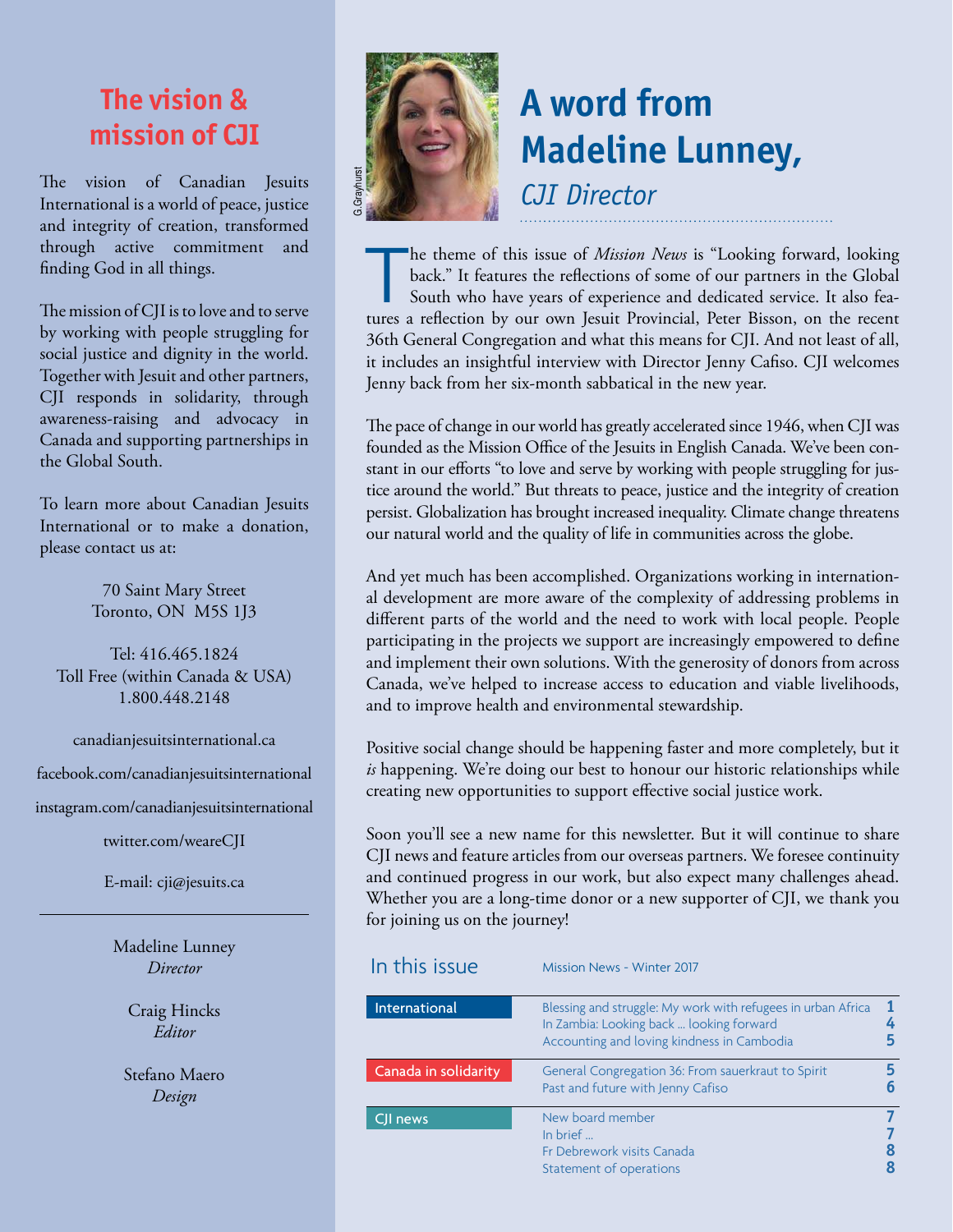### Blessing and struggle: My work with refugees in urban Africa

scholarships were also provided. Rent support for the most vulnerable refugees was available throughout the year, and kits for expectant mothers were distributed. Access to medical services in those days wasn't a problem, especially for asylum seekers.

#### *Changes ...*

In November 2012, we began to face new challenges after the Government of Kenya introduced its "encampment policy," following a series of violent incidents. This policy required all refugees to move to designated camps and limited their rights to employment and movement. It adversely affected all urban programs for refugees and led to a decline in donor funding for them. At the same time, we experienced an influx of refugees from DR Congo, South Sudan and Somalia.

JRS and other agencies came together to challenge the government's encampment policy in court. They argued that it contravenes refugees' rights, and were able to prove that refugees are not a burden but rather a resource. However, until now the policy remains in effect.

The new situation forced JRS to reduce the period that families are served in our food program by more than half, and we no longer carried non-food items for distribution. The number of scholarships was also reduced both for preschool and secondary school, and rent support for vulnerable refugees was cut back. Financial assistance to refugees at the parishes stopped, and for a while access to medical services was also stopped.

In addition to less funding and fewer resources, refugees sometimes had to wait for services. Some could not understand why they could not get certain things. Others accused me of favouritism, not realizing that there are criteria for placing or phasing out people in our programs. One of the most challenging experiences for me personally was when we began receiving LGBTI refugees from Uganda in 2014. It was very difficult for me to listen to them, and I had many questions in my mind, but I provided them with assistance just the same.

Through all these challenges, I felt rewarded by seeing refugees leaving my office with smiles on their faces because they had received a service they needed so badly. Children jumped up and down saying "thank you" because they knew they were not going to go hungry for a while. Such responses, whether for food, scholarships, or help with a business start-up or employment, still make me happy.

#### *Going forward ...*

The changes that I've described have meant that JRS has had to make very difficult choices about which of its services are critical and which must be dropped. This year, for example, we had a proposal for helping refugees more holistically: when they came for food assistance they would also become part of a livelihood program, which would then provide a good exit strategy. But while we received funding for food, we did not get funding for the livelihood component.

One positive development in the JRS program in Nairobi has been the introduction of university scholarships. Although the numbers are small, it is a good move.

After years of working for JRS, this year I and my fellow social workers were taken on as JRS staff and given contracts to sign. This brings many benefits. Best of all, our morale has risen and we've become more energetic serving refugees.

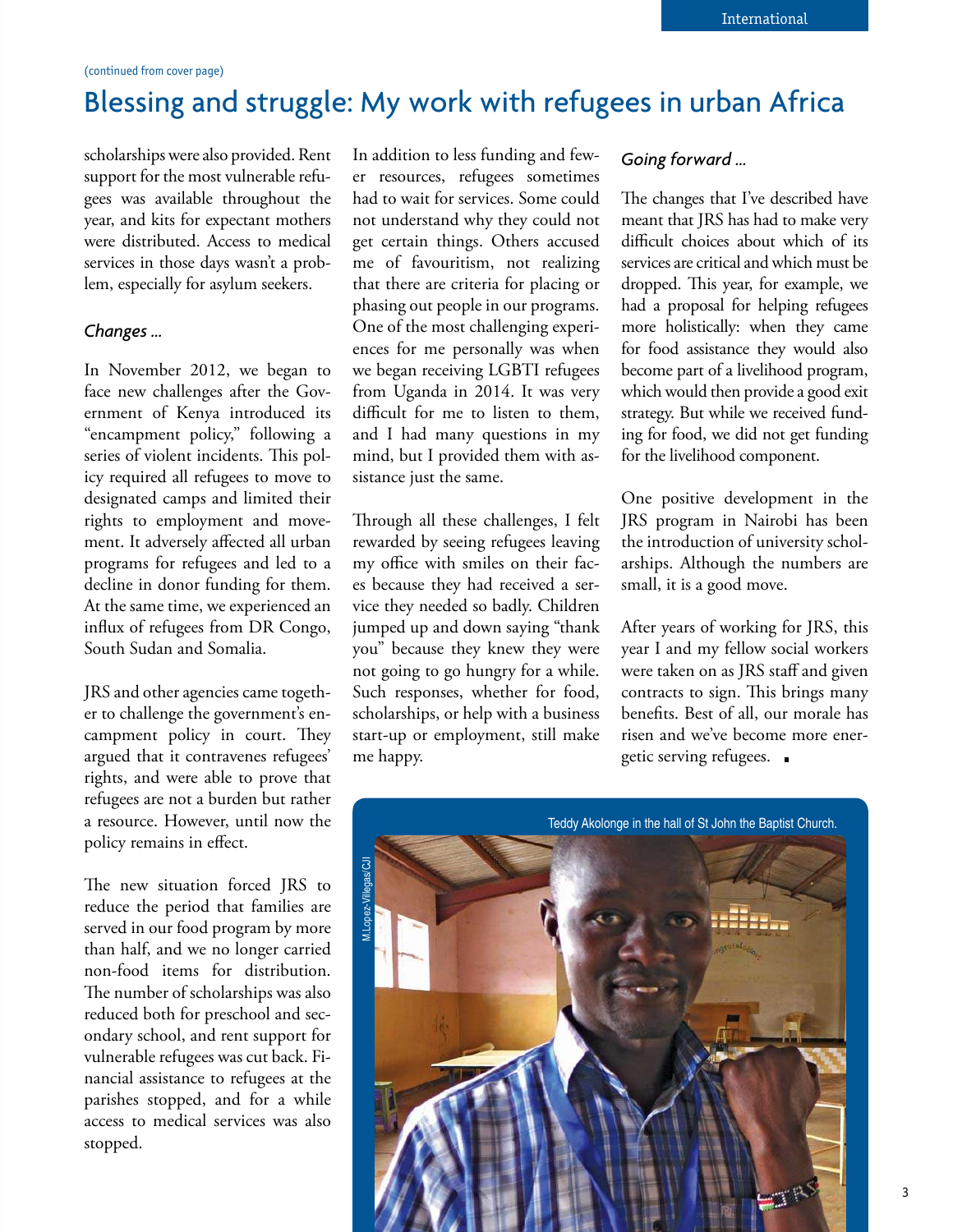### **In Zambia: Looking back ... looking forward**

Paul A. Desmarais SJ is Director of Kasisi Agricultural Training Centre (KATC) in Zambia

et me start by introducing myself. My name is Paul<br>Desmarais and I am a Canadian Jesuit Brother. I<br>grew up on a farm in southwestern Ontario, and I<br>started my novitiate training in 1964. After taking my et me start by introducing myself. My name is Paul Desmarais and I am a Canadian Jesuit Brother. I grew up on a farm in southwestern Ontario, and I vows, I attended the University of Guelph and graduated with a BSc in Agriculture in 1971. That same year I was missioned to Zambia. Canada sent six Jesuits to work in Zambia in response to a request from our Father General in Rome. Now I'm the only one still here. The local people say I was young when I first arrived!

I was asked by the major religious superior in Zambia to work with the farmers around Kasisi Mission. And as they say, the rest is history. Initially I actively promoted hybrid seed, fertilizers, pesticides and mechanization. However, after about 15 years working with small-scale farmers, I realized we were on the wrong path. A good colleague of mine, Fr David Shulist SJ, suggested I look at organic farming. At first I thought he was talking rubbish! But after visiting organic farms back in Ontario, I thought there might be something in it. Slowly we transitioned to organic farming.

We've been growing vegetables organically at Kasisi now since 1990, and I can say with confidence that all vegetables can be grown this way. Some people erroneously believe that organic farming does not require much planning. *Au contraire.* Successful organic farming requires practical experience, an understanding of science and a keen eye to observe what is happening in nature.

In our first years at KATC, we were training farming families in a two-year residential program, but were limited to 10 families. Now we offer mainly 5-day residential sessions and are training 600 to 1,500 people annually. KATC has trained people from across Zambia, from NGOs and from government ministries. KATC has also trained instructors and farmers from neighbouring countries, including Burundi, Malawi, Tanzania and Zimbabwe.

In the early years it was much easier to obtain funding from Canada for projects. Now it is demanding work! There are many documents to be filled in and stringent government regulations. We are very appreciative of the help we've received over the years. Today KATC is well recognized within Zambia, and people associate the name Kasisi with organic farming.

KATC is now looking to generate much more of its own income and resources. We want to add value to our products. At the end of 2016, we began adding value to our milk by making yogurt, soft cheeses and cream. In 2017,

we will make rolled oats and groats and also mill wheat using a stone mill. Eventually we also want to extract oil from oil crops and use some of it as biofuel.

I've enjoyed my work over the 45 years that I've lived here. I would encourage young people, both

3

**KASISI AGRICUL** 

Br Paul Desmarais SJ as a young man.

lay and religious, to be bold and courageous – to do great things for the Lord. Don't be bashful! There will be hiccups along the way but you must not get discouraged. Please visit our website [at http://www.](http://www.katczm.org) katczm.org.



Br Paul Desmarais SJ today.

4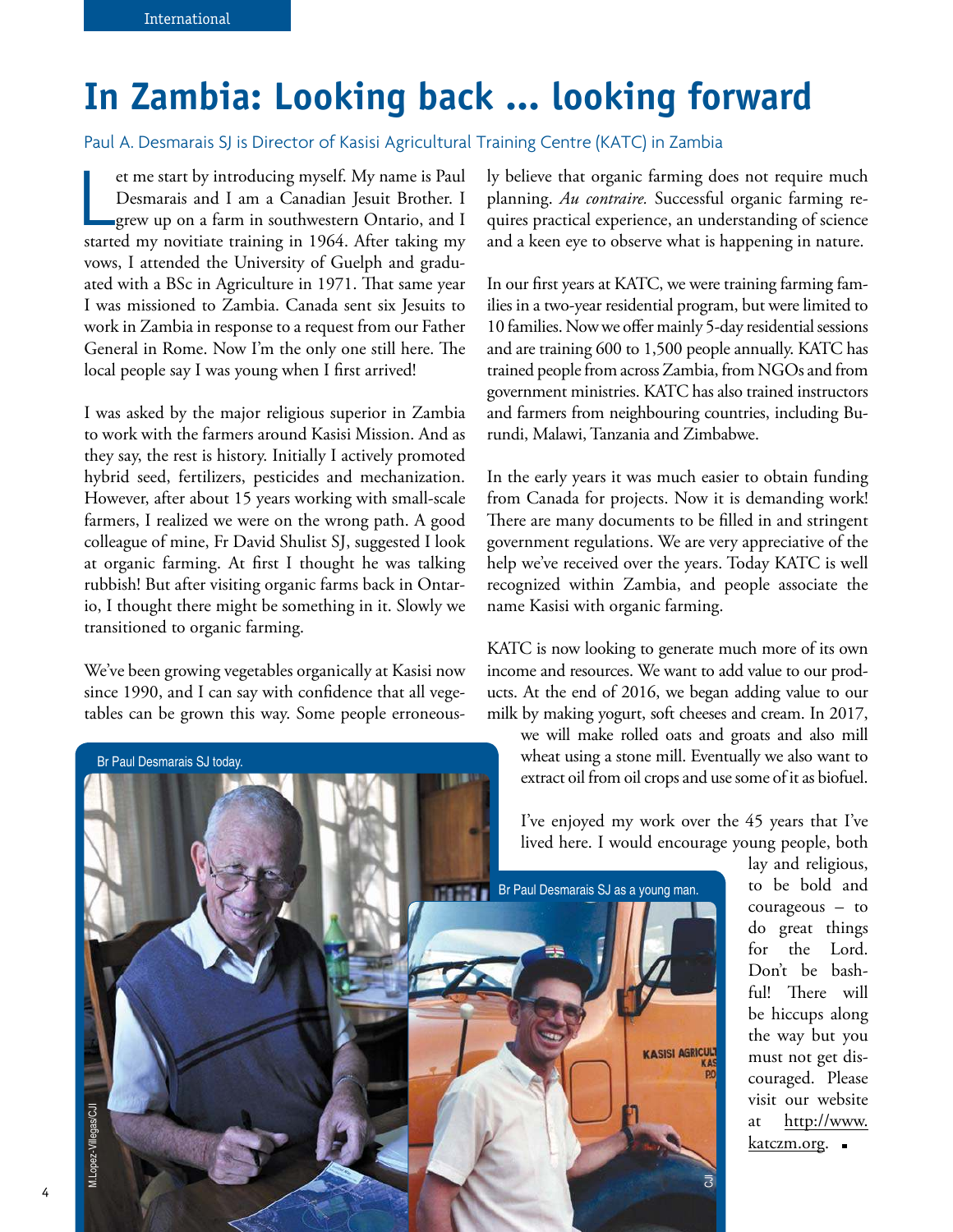### **Accounting and loving kindness in Cambodia**

Ms Ol Sokhem is Finance Manager for Jesuit Service Cambodia (JSC).

∏<br>|<br>|ar started working with JSC in August 1999; it's been 17 years already! I began as an intern in JSC's finance office, but soon after there was a vacancy for an accountant. I applied and was accepted. In 2006, a lay missionary from Hong Kong recommended me for a scholarship to study for a bachelor's degree in Accounting. It went well and I graduated in 2009. More recently, I was able to get my master's degree in Financial Management.

A number of things have changed at JSC over my years here. For example, there have been improvements to our personnel policy, accounting system and staff capacity building program. These developments are important because they help to improve the quality of our work, including our professionalism and accountability.

Working at JSC has taught me a lot: not only about technical skills but also about relationships and communication. I enjoy working closely with my colleagues and solving important problems. One of my biggest challenges was learning to speak in public. I also had to get used to speaking English with visitors and expatriates, including those from the Korean Jesuit Province who oversee our work.

For me, working at JSC isn't just about earning a salary. It's



Ol Sokhem at Jesuit Service Cambodia.

also about working with love and kindness. I'm learning more about this through the fourfold Cambodian ideals of Metta (loving kindness), Karuna (compassion), Mudita (sympathetic joy) and Upekkha (equanimity). At JSC we have a strong desire to accompany and serve communities, to recognize people's abilities, diversity and creativity, and to respond to their needs, including education.

*CJI supports the work of JSC, which focuses on disadvantaged communities and people living with disabilities.*

### **General Congregation 36: From sauerkraut to Spirit**

Peter Bisson SJ is Provincial Superior of the Jesuits in English Canada

W inston Churchill once quipped about a cer-<br>tain ally, "They can always be trusted to do<br>the right thing, once all the other possibili-<br>ties have been exhausted." It was in a similar way that inston Churchill once quipped about a certain ally, "They can always be trusted to do the right thing, once all the other possibili-215 Jesuits – gathered in Rome late last year for the  $36<sup>th</sup>$ General Congregation – came to recognize the Spirit acting in our midst: we fumbled our way into collaborating with the Spirit of God.

Early in our assembly, the five-day process of electing a new Superior-General (Fr Arturo Sosa of Venezuela) was a powerful, communal experience of meeting the Spirit by prayerfully engaging with one another. Nevertheless, when we got down to more ordinary business we found ourselves mired in discussion and debate. One priest remarked it was like pedalling a bicycle in sauerkraut! Finally, after experimenting with a method of exchange called spiritual conversation, we retrieved the earlier quality of encounter. We got out of the "sauerkraut" and into the Spirit.

(continued on page 6)

![](_page_4_Picture_16.jpeg)

Peter Bisson SJ greets Pope Francis at GC 36.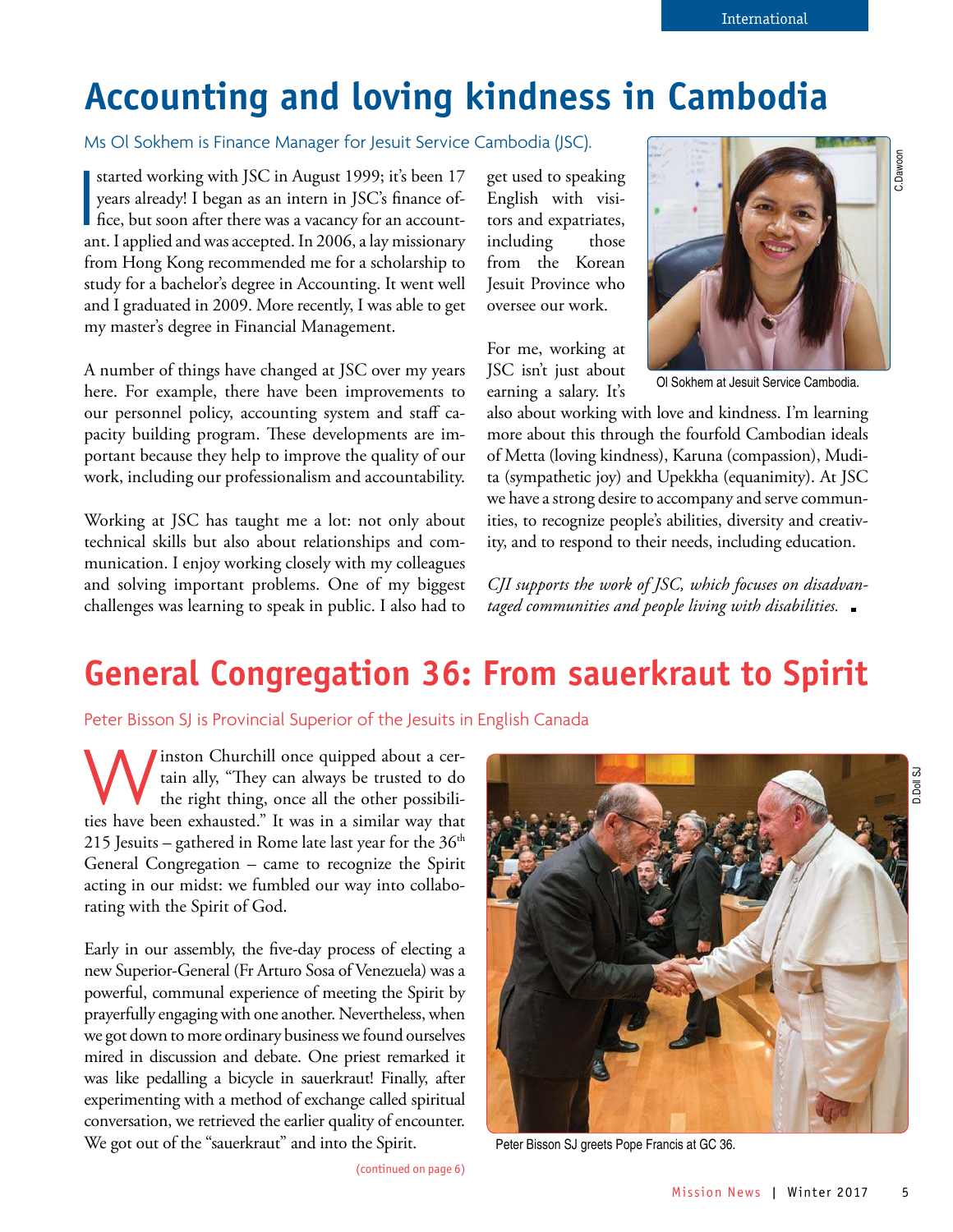### **Past and future with Jenny Cafiso**

Anne-Marie Jackson, Director of the Jesuit Forum, interviewed CJI Director Jenny Cafiso, who was recently on sabbatical, about how she views her time with CJI, and the challenges going forward.

#### *When did you begin working at CJI and what experience most prepared you for your job?*

When I came to CJI in 2003, I had been working for some years with international solidarity and social justice organizations, including in Latin America. But most significant for my work with CJI were my 8 years with the international office of the Jesuit Refugee Service (JRS) in Rome. That experience helped me to appreciate first-hand the immense network of people and initiatives of the Society of Jesus around

#### GC 36 (cont'd from page 5)

This fumbling passage to Spirit exemplified what I see as our chief learning at GC 36. Whether in the main decrees or in the extraordinary morning spent with Pope Francis, the primary lesson was not what to do but how we do it. This means better appropriating our charism and identity, the spiritual tools that unite us to God for mission with Jesus. It means seeking greater coherence between the values that we as Jesuits promote in our ministries and how we live together. And it means reading the signs of the times – such as people's search for meaning, the forced displacement and migration of people, the marginalization of many groups by globalization – in terms of the ongoing need for reconciliation.

What does this mean for CJI? It means to be more deeply CJI! And to do so in solidarity with those who share our mission and values, and with others who are of good will.  $\blacksquare$ 

the world. I learned the importance of working collaboratively, Jesuits and lay people bound by a common purpose. And I had the privilege of meeting people who are poor, marginalized, excluded, victims of war; I was moved by their courage. Their faces, their hopes and dreams, which I still carry in my heart, have inspired me to believe in the work of CJI and its importance in bringing about a world of justice and peace.

![](_page_5_Picture_9.jpeg)

Jenny Cafiso

#### *How have things changed over the years?*

When I arrived, CJI was going through a major transition. Born as the "mission office" to support the work of Canadian Jesuits overseas, it was discerning how to respond to a new context: a new understanding of mission as partnership and solidarity; new local leaders in partner countries assuming responsibility for the work from the missionaries; a universal call by the Society of Jesus for mission offices to be agents of change and social justice in partnership with Jesuit initiatives in the Global South.

Internally, CJI faced declining revenue and an aging donor base.

It was also deciding whether to follow the US model of merging mission offices with Jesuit development offices or to follow the European model of separate non-governmental organizations focusing on solidarity and education for justice. We opted for the latter. But our staff at that time consisted only of me and a half-time administrative assistant.

#### *And what is the organization like today?*

Today we have 4 full-time and 4 part-time staff. CJI is part of an international network, working in partnership with Jesuit initiatives globally, seeking together to work for social justice.

CJI has not forgotten its roots; it is still working in the areas where it has been historically active, and is supporting strong local leadership. It has also developed partnerships in new regions, as well as greater outreach in Canada to schools, churches and other communities.

#### *What are the challenges now?*

They continue to be many: how to be relevant as a small organization when much larger actors are doing significant and often good work; discerning our specific character and contribution; ensuring we meet current standards of transparency, accountability and excellence, while maintaining our spirit, flexibility, closeness to the people and strong sense of mission. We speak of mission as encounter – encounter among equals where we all have a voice. **-**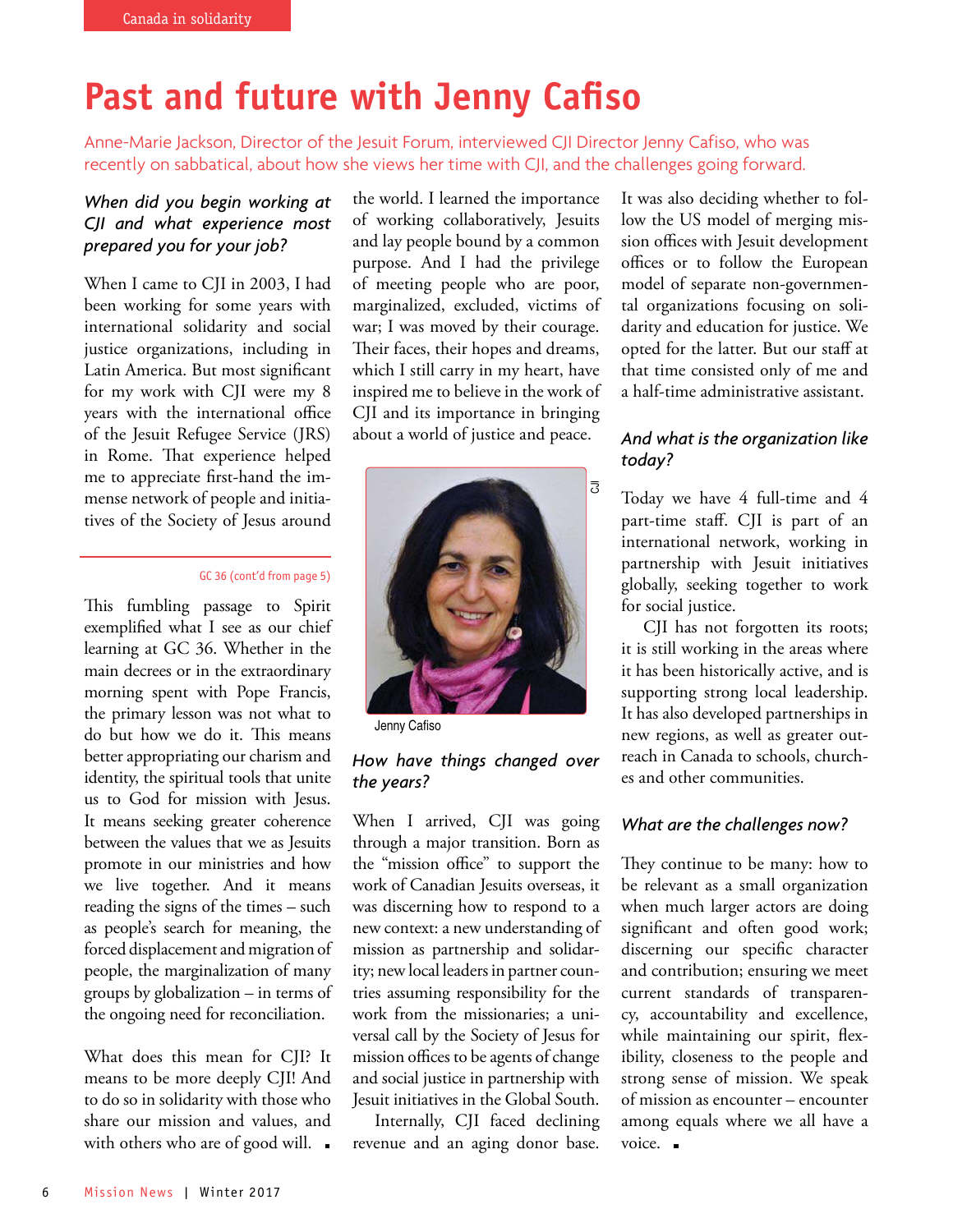### **New board member**

C JI is pleased to welcome Ted Penton SJ to its Board of Trustees. Originally from Ottawa, Ted obtained a master's degree in philosophy before spending two years with the Jesuit Volunteer Corps in North Carolina, where he worked with migrant farmworkers. In 2005, Ted graduated from Harvard Law School, and then worked in Ottawa for the Human Rights Law Section of Canada's Department of Justice.

Ted entered the Jesuit novitiate in Montreal in 2009 and took his vows two years later. Recently he spent three years working for the Ignatian Spirituality Project in Chicago, where he helped with retreats for men and women experiencing homelessness and recovering from addictions. Ted is currently studying

![](_page_6_Picture_5.jpeg)

Ted Penton SJ

theology at Regis College in Toronto. CJI looks forward to the gifts and experience he will bring to its Board.

#### Eastern Canada school outreach

Uju Umenyi, CJI's Youth and Outreach Coordinator, visited schools in St John's and Halifax from 19 to 23 September. She gave presentations and led workshops on CJI's work and partners in the Global South. Topics included education for refugees and the Sustainable Development Goals.

#### Father Abraham Day

The City of Halifax declared 26 September "Father Abraham Day" in honour of Fr J. Murray Abraham SJ, who was raised in Halifax but worked for over 60 years in Darjeeling, India. To mark the occasion, CJI hosted a reception at Halifax Hall and was represented by Uju Umenyi, Isabel Perez-Doherty and Fr David Creamer SJ. For more, please [see www.canadianjesuitsinternational.](http://www.canadianjesuitsinternational.ca/?p=5546) ca/?p=5546.

#### Xavier Network meeting

International Programs Coordinator Miriam Lopez-Villegas participated in the Xavier Network (XN) meeting held at St Cuthman's, Horsham, UK, from 12 to 14 October. People from 12 Jesuit NGOs and mission offices discussed strategic partnerships and received updates from XN's working groups, including the Programs Working Group, which CJI joined this year. During the

![](_page_6_Picture_14.jpeg)

meeting, XN also initiated its emergency protocol for Haiti in response to [Hurricane Matthew; see www.canadian](http://www.canadianjesuitsinternational.ca/?p=5748) jesuitsinternational.ca/?p=5748.

#### Newsletter name

The contest to find a new name for CJI's newsletter closed on 15 October. In accordance with the rules, the Board of Trustees was presented at its fall meeting with the top five names as chosen by CJI staff, but chose not to proceed with any of them. We are most grateful for the encouraging response to the contest and want to thank everyone who participated! Please watch for our new newsletter name, as chosen by the Board, coming soon.

Canadians at the Teach-In for Justice advocate publicly for immigrants.

#### Teach-In for Justice

CJI led a delegation of 25 Canadian students and educators to the Ignatian Family Teach-In for Justice, held in Washington DC from 12 to 14 November. Campion College, Loyola High School, St Bonaventure's College High School and St Paul's High School were all represented among this year's 2,000 participants. The Teach-In theme [was "Mercy in Action." See www.cana](http://www.canadianjesuitsinternational.ca/?p=5955) dianjesuitsinternational.ca/?p=5955.

#### Go for Dollo campaign

For Giving Tuesday on 29 November, CJI held the "Go for Dollo" campaign. We raised \$50,000 to repair the roof of the Skills Training Centre for refugees in Dollo Ado, Ethiopia. Special thanks to the schools that supported this campaign, and to The Pindoff Family Char[itable Foundation. See www.canadian](http://www.canadianjesuitsinternational.ca/?p=311) jesuitsinternational.ca/?p=311.

![](_page_6_Picture_23.jpeg)